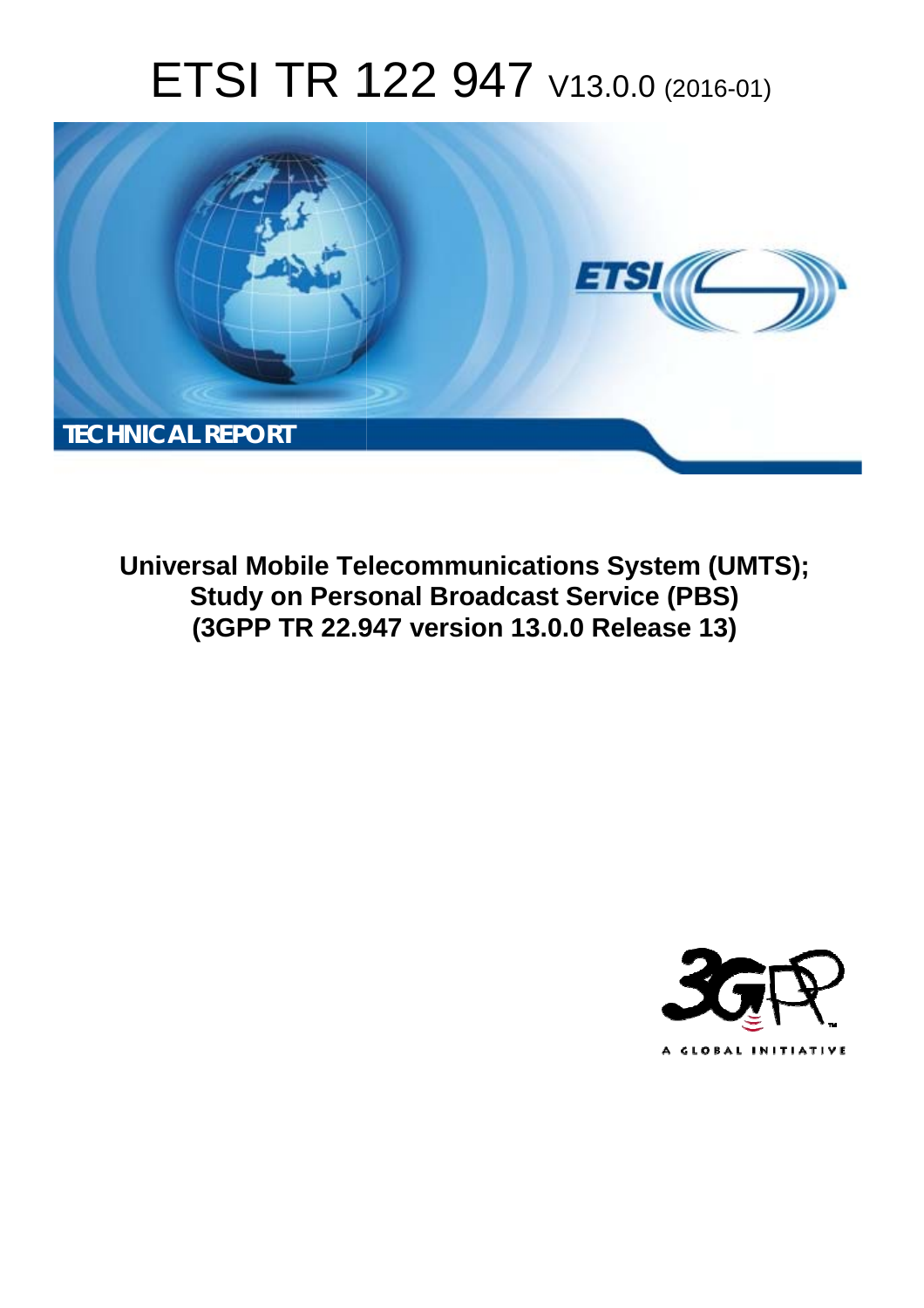Reference RTR/TSGS-0122947vd00

> Keywords UMTS

#### *ETSI*

#### 650 Route des Lucioles F-06921 Sophia Antipolis Cedex - FRANCE

Tel.: +33 4 92 94 42 00 Fax: +33 4 93 65 47 16

Siret N° 348 623 562 00017 - NAF 742 C Association à but non lucratif enregistrée à la Sous-Préfecture de Grasse (06) N° 7803/88

#### *Important notice*

The present document can be downloaded from: <http://www.etsi.org/standards-search>

The present document may be made available in electronic versions and/or in print. The content of any electronic and/or print versions of the present document shall not be modified without the prior written authorization of ETSI. In case of any existing or perceived difference in contents between such versions and/or in print, the only prevailing document is the print of the Portable Document Format (PDF) version kept on a specific network drive within ETSI Secretariat.

Users of the present document should be aware that the document may be subject to revision or change of status. Information on the current status of this and other ETSI documents is available at <http://portal.etsi.org/tb/status/status.asp>

If you find errors in the present document, please send your comment to one of the following services: <https://portal.etsi.org/People/CommiteeSupportStaff.aspx>

#### *Copyright Notification*

No part may be reproduced or utilized in any form or by any means, electronic or mechanical, including photocopying and microfilm except as authorized by written permission of ETSI.

The content of the PDF version shall not be modified without the written authorization of ETSI. The copyright and the foregoing restriction extend to reproduction in all media.

> © European Telecommunications Standards Institute 2016. All rights reserved.

**DECT**TM, **PLUGTESTS**TM, **UMTS**TM and the ETSI logo are Trade Marks of ETSI registered for the benefit of its Members. **3GPP**TM and **LTE**™ are Trade Marks of ETSI registered for the benefit of its Members and of the 3GPP Organizational Partners.

**GSM**® and the GSM logo are Trade Marks registered and owned by the GSM Association.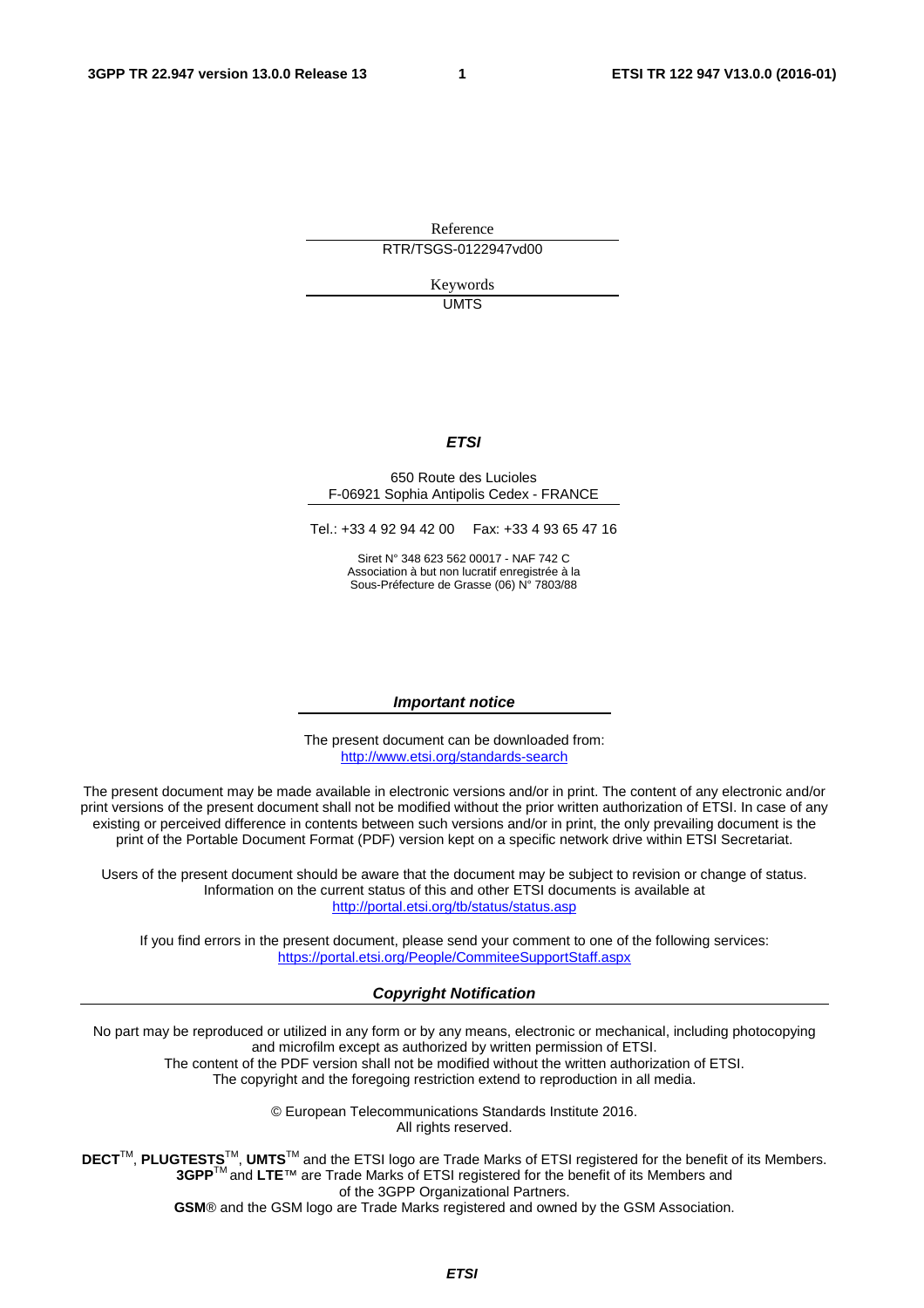### Intellectual Property Rights

IPRs essential or potentially essential to the present document may have been declared to ETSI. The information pertaining to these essential IPRs, if any, is publicly available for **ETSI members and non-members**, and can be found in ETSI SR 000 314: *"Intellectual Property Rights (IPRs); Essential, or potentially Essential, IPRs notified to ETSI in respect of ETSI standards"*, which is available from the ETSI Secretariat. Latest updates are available on the ETSI Web server [\(https://ipr.etsi.org/](https://ipr.etsi.org/)).

Pursuant to the ETSI IPR Policy, no investigation, including IPR searches, has been carried out by ETSI. No guarantee can be given as to the existence of other IPRs not referenced in ETSI SR 000 314 (or the updates on the ETSI Web server) which are, or may be, or may become, essential to the present document.

### Foreword

This Technical Report (TR) has been produced by ETSI 3rd Generation Partnership Project (3GPP).

The present document may refer to technical specifications or reports using their 3GPP identities, UMTS identities or GSM identities. These should be interpreted as being references to the corresponding ETSI deliverables.

The cross reference between GSM, UMTS, 3GPP and ETSI identities can be found under [http://webapp.etsi.org/key/queryform.asp.](http://webapp.etsi.org/key/queryform.asp)

### Modal verbs terminology

In the present document "**shall**", "**shall not**", "**should**", "**should not**", "**may**", "**need not**", "**will**", "**will not**", "**can**" and "**cannot**" are to be interpreted as described in clause 3.2 of the [ETSI Drafting Rules](http://portal.etsi.org/Help/editHelp!/Howtostart/ETSIDraftingRules.aspx) (Verbal forms for the expression of provisions).

"**must**" and "**must not**" are **NOT** allowed in ETSI deliverables except when used in direct citation.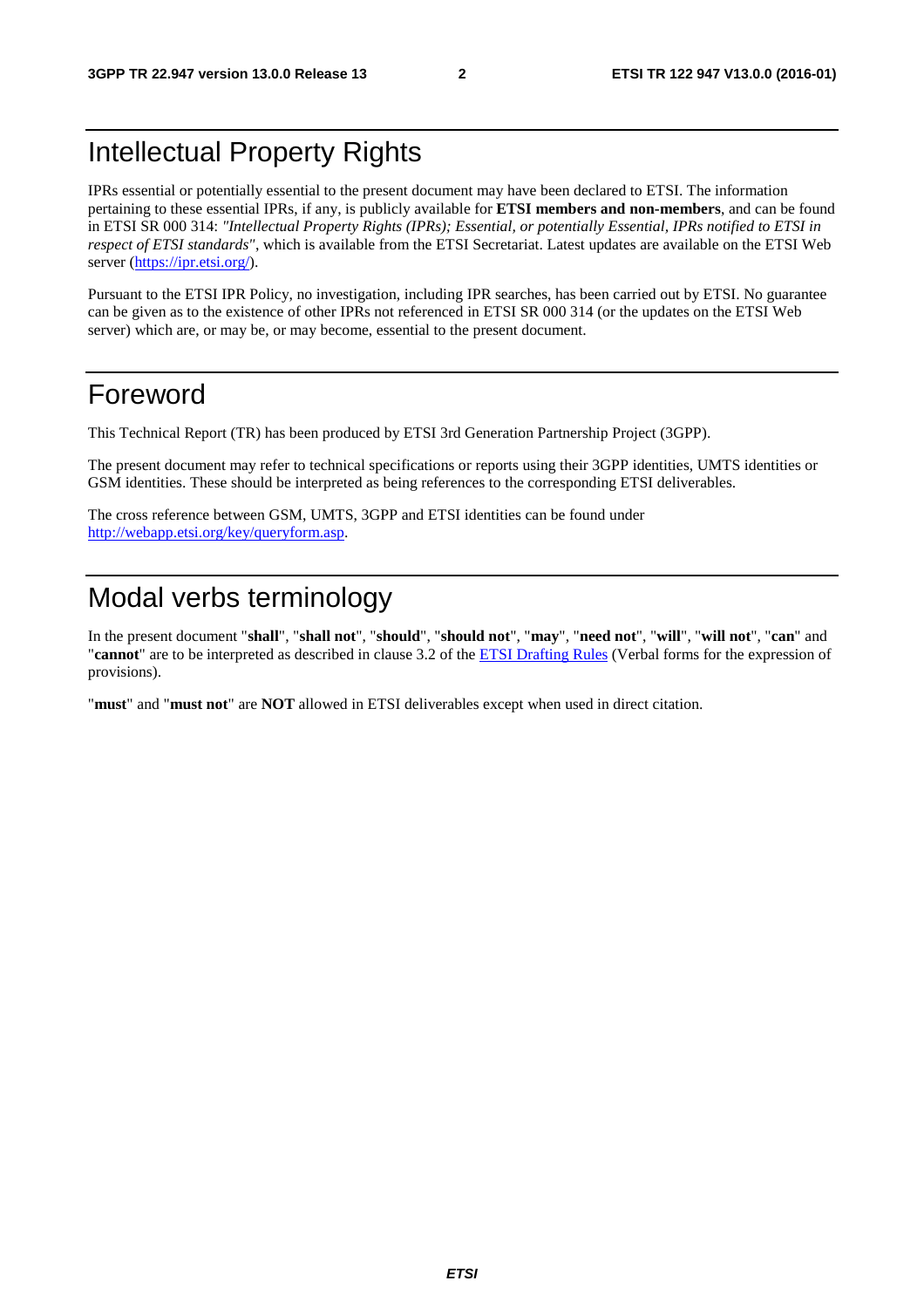$\mathbf{3}$ 

# Contents

| 1              |  |  |  |  |  |  |
|----------------|--|--|--|--|--|--|
| $\overline{2}$ |  |  |  |  |  |  |
| 3              |  |  |  |  |  |  |
| 3.1            |  |  |  |  |  |  |
| 3.2            |  |  |  |  |  |  |
| 3.3            |  |  |  |  |  |  |
| 4              |  |  |  |  |  |  |
| 4.1            |  |  |  |  |  |  |
| 4.2            |  |  |  |  |  |  |
| 4.2.1          |  |  |  |  |  |  |
| 4.2.2          |  |  |  |  |  |  |
|                |  |  |  |  |  |  |
| 4.2.3          |  |  |  |  |  |  |
| 4.2.4          |  |  |  |  |  |  |
| 5              |  |  |  |  |  |  |
| 5.1            |  |  |  |  |  |  |
|                |  |  |  |  |  |  |
| 5.1.1          |  |  |  |  |  |  |
| 5.1.2          |  |  |  |  |  |  |
| 5.1.3          |  |  |  |  |  |  |
| 5.1.4          |  |  |  |  |  |  |
| 5.2            |  |  |  |  |  |  |
| 5.2.1          |  |  |  |  |  |  |
| 5.2.2          |  |  |  |  |  |  |
| 5.2.3          |  |  |  |  |  |  |
| 5.2.4          |  |  |  |  |  |  |
| 5.3            |  |  |  |  |  |  |
| 5.3.1          |  |  |  |  |  |  |
| 5.3.2          |  |  |  |  |  |  |
| 5.3.3          |  |  |  |  |  |  |
| 5.3.4          |  |  |  |  |  |  |
| 5.4            |  |  |  |  |  |  |
| 5.4.1          |  |  |  |  |  |  |
| 5.4.2          |  |  |  |  |  |  |
|                |  |  |  |  |  |  |
| 5.4.3          |  |  |  |  |  |  |
| 5.4.4          |  |  |  |  |  |  |
| 5.5            |  |  |  |  |  |  |
| 5.5.1          |  |  |  |  |  |  |
| 5.5.2          |  |  |  |  |  |  |
| 5.5.3          |  |  |  |  |  |  |
| 5.5.4          |  |  |  |  |  |  |
| 5.6            |  |  |  |  |  |  |
| 5.6.1          |  |  |  |  |  |  |
| 5.6.2          |  |  |  |  |  |  |
| 5.6.3          |  |  |  |  |  |  |
| 5.6.4          |  |  |  |  |  |  |
| 5.7            |  |  |  |  |  |  |
| 5.7.1          |  |  |  |  |  |  |
|                |  |  |  |  |  |  |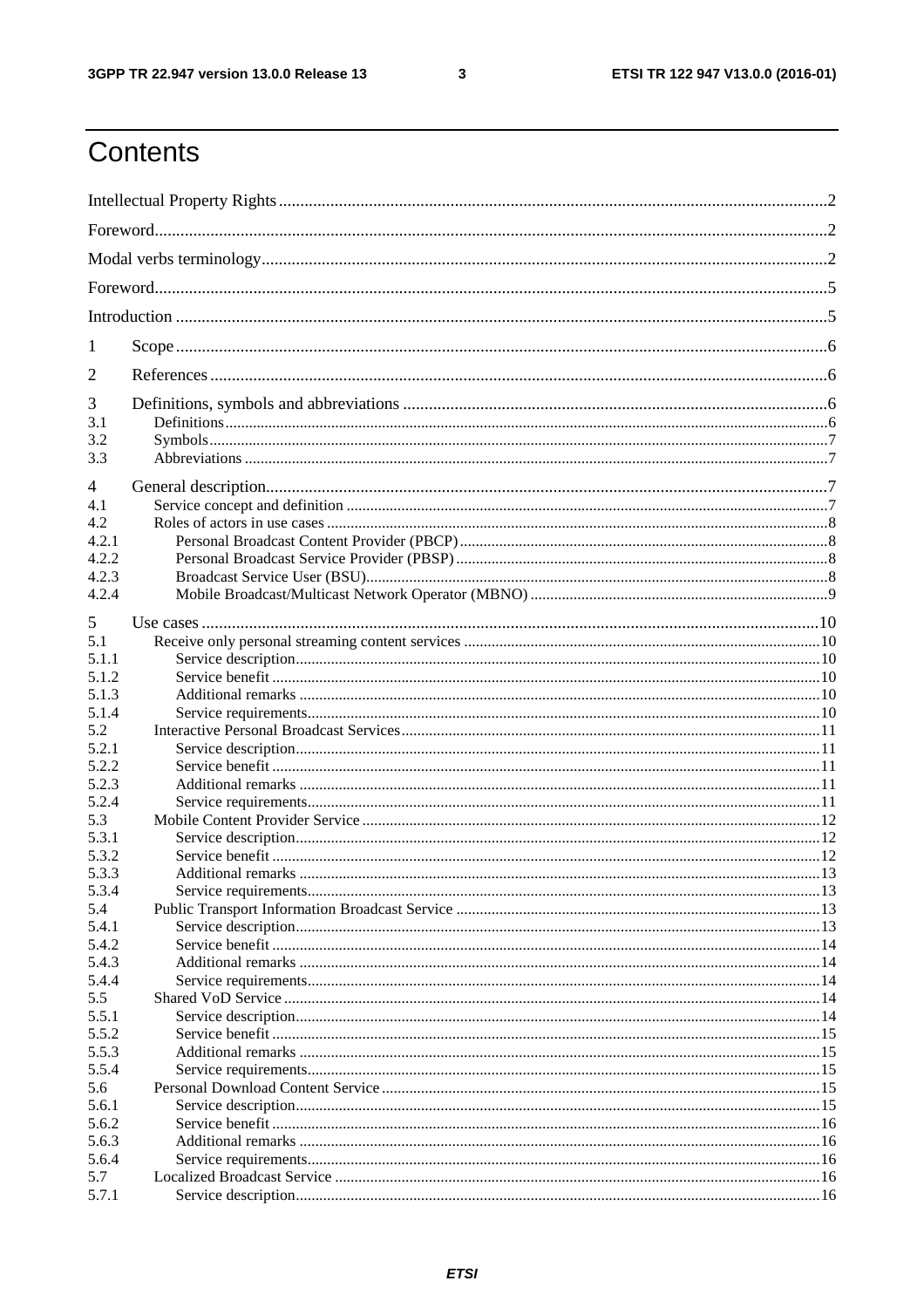$\overline{\mathbf{4}}$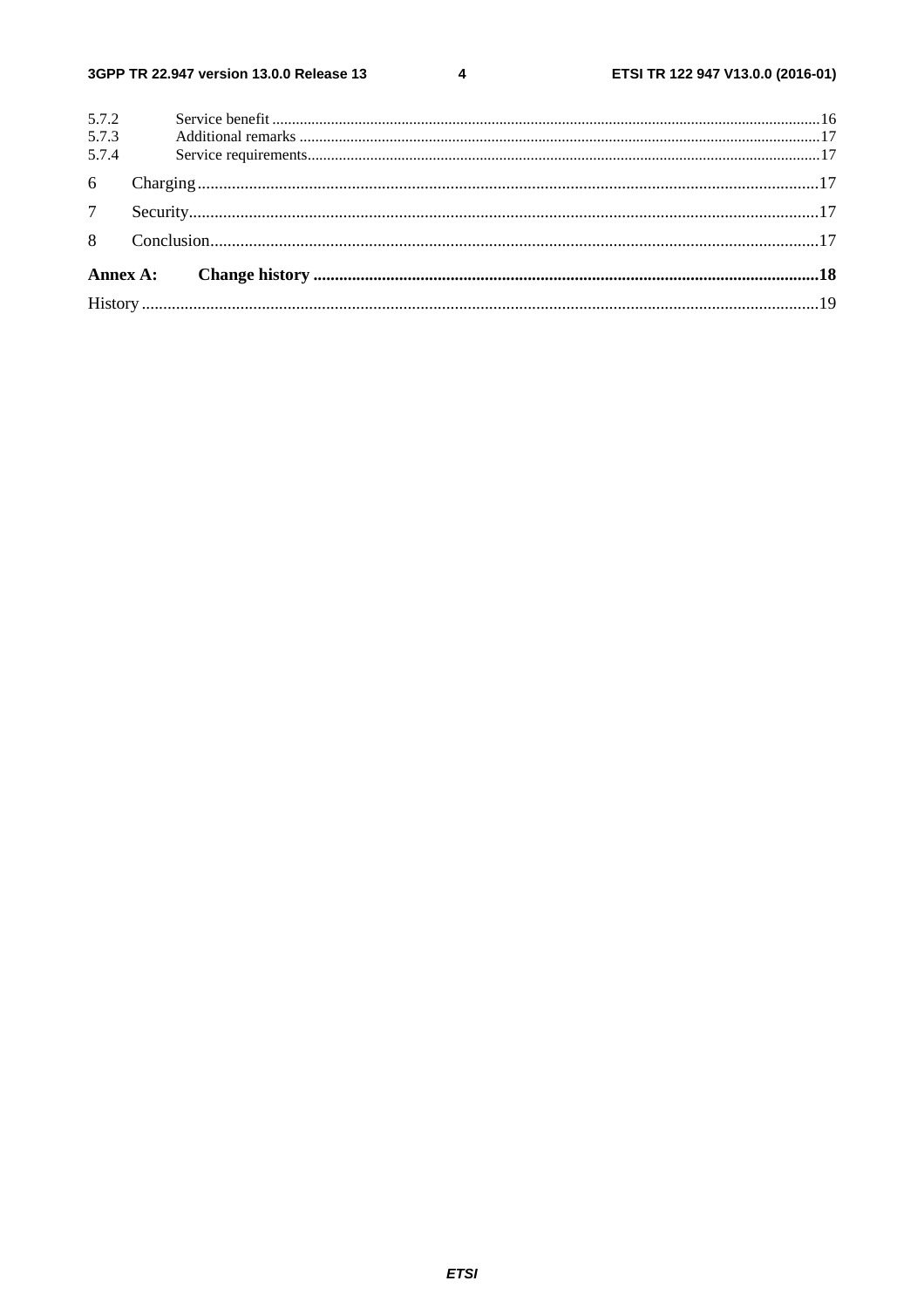### Foreword

This Technical Report has been produced by the  $3<sup>rd</sup>$  Generation Partnership Project (3GPP).

The contents of the present document are subject to continuing work within the TSG and may change following formal TSG approval. Should the TSG modify the contents of the present document, it will be re-released by the TSG with an identifying change of release date and an increase in version number as follows:

Version x.y.z

where:

- x the first digit:
	- 1 presented to TSG for information;
	- 2 presented to TSG for approval;
	- 3 or greater indicates TSG approved document under change control.
- y the second digit is incremented for all changes of substance, i.e. technical enhancements, corrections, updates, etc.
- z the third digit is incremented when editorial only changes have been incorporated in the document.

### Introduction

As a mobile service network evolves to a versatile packet data network, the service paradigm of mobile operators is gradually shifting from voice oriented communication to multimedia information sharing. A mobile device is no longer a simple tool for person to person communication, but now becomes an indispensable item for receiving essential information distributed for human society. Information for entertainment services such as TV or Radio show, as well as information for public safety, energy saving, environmental conservation, and for searching emergency aid, need to be delivered to the right person at the right time in any location. The multimedia broadcast service, MBMS [2], and packet switched streaming [8][9] is a widely deployed technique which fulfils the basic service requirements. However provisioning of content is currently allowed for a limited group of content providers, and ordinary users have no way to utilize the service.

The rationale of Personal Broadcast Service is to give an open opportunity for ordinary people to generate content, and broadcast it on air. A variety of broadcast services and a new device market may emerge once users are able to access the content distribution service. Abundant broadcast content will be available to be selected by 3GPP users. The extent of other potential service area is unbounded.

The objective of this document is to present some envisaged use cases of Personal Broadcast Service, for creative engineers and standard developers to pursue further investigation of PBS, and move to the next steps necessary for enhancement of relevant 3GPP standards.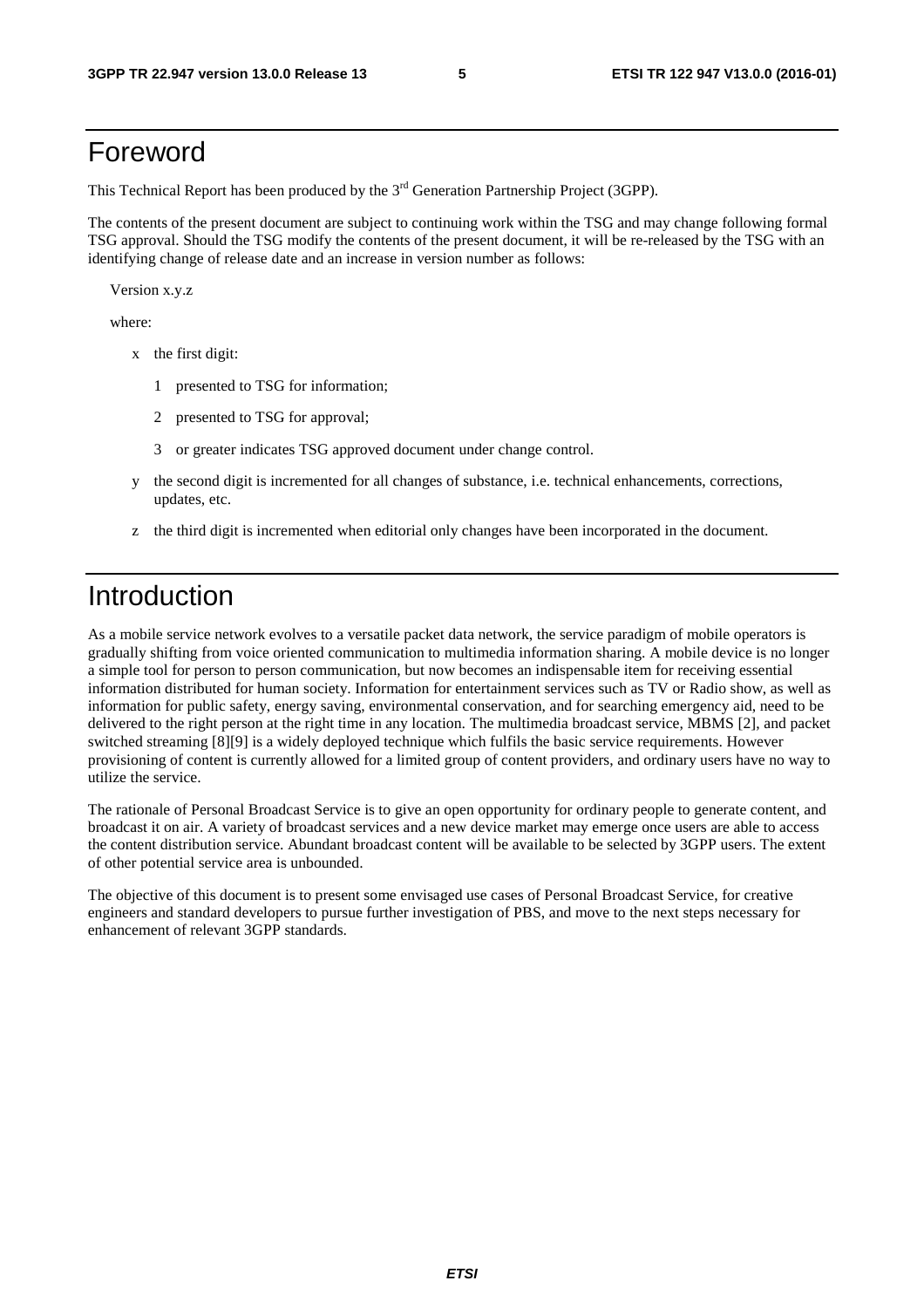### 1 Scope

This Technical Report presents potential use cases of Personal Broadcast Service. It aims to take account of service and system aspect of PBS. The minimum set of service requirements associated with each use case will be identified.

### 2 References

The following documents contain provisions which, through reference in this text, constitute provisions of the present document.

- References are either specific (identified by date of publication, edition number, version number, etc.) or non-specific.
- For a specific reference, subsequent revisions do not apply.
- For a non-specific reference, the latest version applies. In the case of a reference to a 3GPP document (including a GSM document), a non-specific reference implicitly refers to the latest version of that document *in the same Release as the present document*.
- [1] 3GPP TR 21.905: "Vocabulary for 3GPP Specifications".
- [2] 3GPP TS 22.146: "Multimedia Broadcast/Multicast Service; Stage 1".
- [3] 3GPP TS 22.246: "Multimedia Broadcast/Multicast Service (MBMS) user services".
- [4] 3GPP TS 23.246: "Multimedia Broadcast/Multicast Service (MBMS); Architecture and functional description".
- [5] ETSI TS 181 016 v.2.0.0, "Telecommunications and Internet converged Services and Protocols for Advanced Networking (TISPAN); Service Layer Requirements to Integrate NGN Services and IPTV," 2007-11
- [6] OMA, "Mobile Broadcast Services Requirements," Approved Version 1.0 12 Feb 2009
- [7] 3GPP TS 22.115: 'Service Aspects; Charging and Billing (Release-9)'
- [8] 3GPP TS 22.233: "Transparent end-to-end packet-switched streaming service; Stage 1".
- [9] 3GPP TS 26.234: " Transparent end-to-end Packet-switched Streaming Service (PSS); Protocols and codecs".
- [10] 3GPP TS 26.346: "Multimedia Broadcast/Multicast Service (MBMS); Protocols and codecs".
- [11] U.S. Department of Transportation Research and Innovative Technology Administration, 'Intelligent Transportation Systems Benefits, Costs, Deployment, and Lessons Learned:2008 Update', September 2008, www.its.dot.gov
- [12] ERTICO ITS Europe, 'Activities 2008', 08 May 2008, www.ertico.com

### 3 Definitions, symbols and abbreviations

### 3.1 Definitions

For the purposes of the present document, the terms and definitions given in TR 21.905 [1] and the following apply. A term defined in the present document takes precedence over the definition of the same term, if any, in TR 21.905 [1].

**(void)**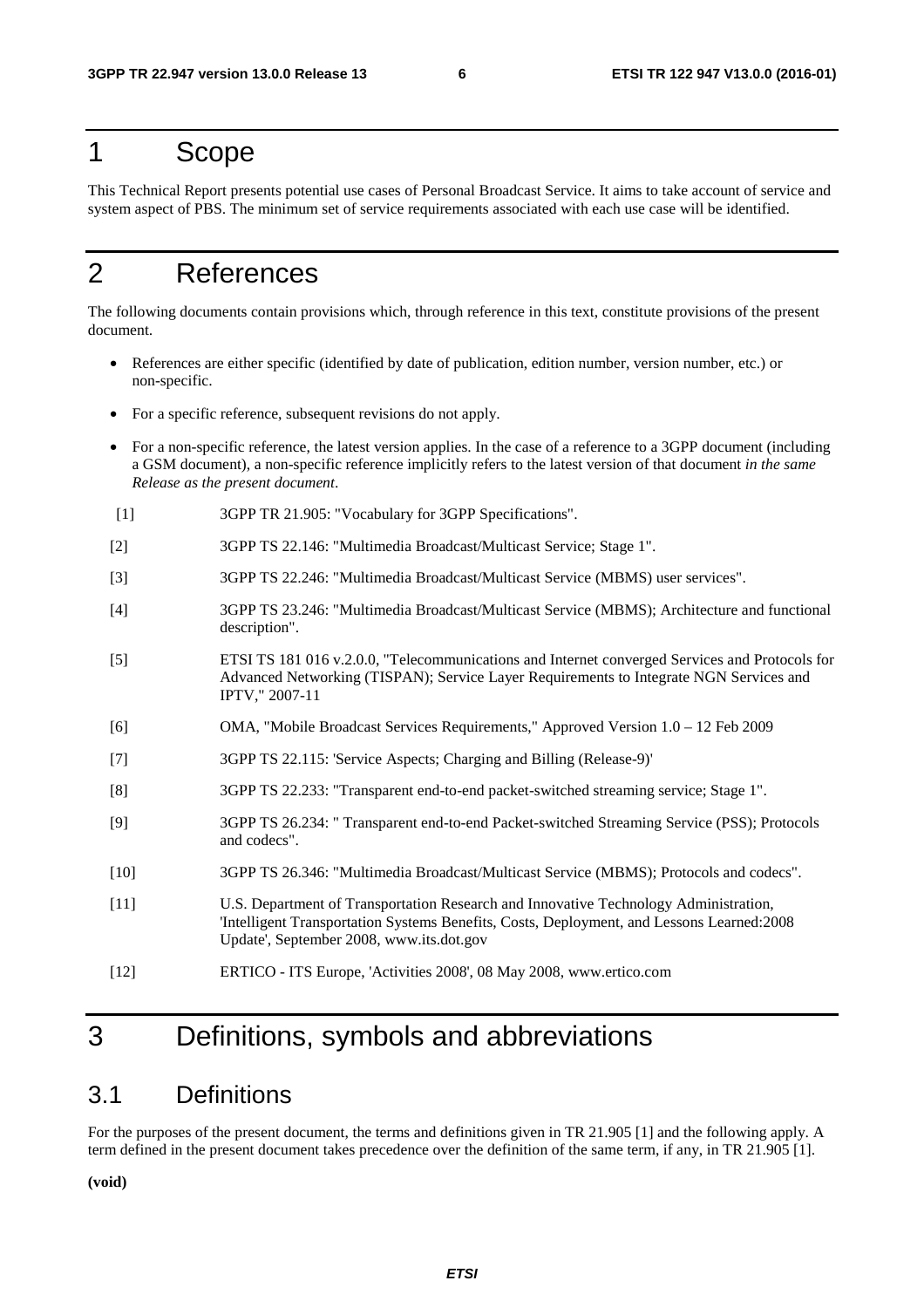### 3.2 Symbols

For the purposes of the present document, the following symbols apply:

(void)

### 3.3 Abbreviations

For the purposes of the present document, the abbreviations given in TR 21.905 [1] and the following apply. An abbreviation defined in the present document takes precedence over the definition of the same abbreviation, if any, in TR 21.905 [1].

| <b>BSU</b>  | <b>Broadcast Service User</b>               |
|-------------|---------------------------------------------|
| CoD         | Contents on Demand                          |
| <b>MBNO</b> | Mobile Broadcast/Multicast Network Operator |
| <b>PBS</b>  | <b>Personal Broadcast Service</b>           |
| <b>PBSP</b> | Personal Broadcast Service Provider         |
| <b>PBSF</b> | <b>Personal Broadcast Service Function</b>  |
| <b>PBCP</b> | Personal Broadcast Contents Provider        |
| <b>UGC</b>  | <b>User Generated Contents</b>              |
| VoD         | Video on Demand                             |
|             |                                             |

### 4 General description

### 4.1 Service concept and definition

Personal Broadcast Service (PBS) is a content distribution service using 3GPP accesses. This enables any Internet user, private company or mobile user to generate content, and broadcast/multicast it to mobile users. Types of User Generated Content (UGC) in this context include not only multimedia files such as video, audio or image, but also variety of digital information distributed for various purposes such as e.g. public safety, energy saving, environment conservation.

The User Generated Content can be distributed in either a time unconstrained Content on-Demand (CoD) method, or in a time constrained, real-time method. In the former case, the contents are uploaded to a server and downloaded at the request of users at a convenient time. Most CoD applications and some MBMS user services may be delivered using unicast bearers as defined in [3][10]. However in some application, CoD users may share the content using multicast bearer service. A use case of shared VoD service is presented in this document.

In the case of live broadcast, content is delivered to multiple users simultaneously, as such a broadcast or multicast bearer is necessary for resource saving. A broadcast bearer service [3] is efficient when a large number of receivers are expected and the receivers are spread in many cellular areas. Major TV or Radio services are examples that may utilize such a broadcast bearer. UGC stream may also be transmitted using broadcast bearer if the population of receivers justifies cost for delivering the content. Private show of very popular celebrity or daily episodes of small production company may be a potential example. Another area of use case is localized broadcast in campus, theatre or theme park. Details of the use cases are presented in this document.

In contrast to broadcast bearer service, UGC will be delivered using multicast bearer service in many use cases. Content providers of Personal Broadcast Service may appear and disappear at any time. Content distribution may commence on an ad-hoc basis. Therefore, it will be inefficient to pre-allocate resources for such unpredictable content providers. New interfaces and requirements will be necessary to support such content providers. The communication may occasionally be bi-directional. Interactive data generated by mobile receivers needs to be passed to content providers. Some additional functions, e.g. time-stamping or adding cell ID, may need to be performed on upstream user data. This aspects associated with interactivity will be discussed in detail.

Currently, 3GPP supports an OMA [6] defined interface to be used between mobile operator and broadcast content provider [4]. Therefore, most broadcast applications that require a static allocation of resource may be supported using existing 3GPP and OMA standards. However new set of requirements and standards may be necessary to support distinctive features of PBS use cases as introduced in this document.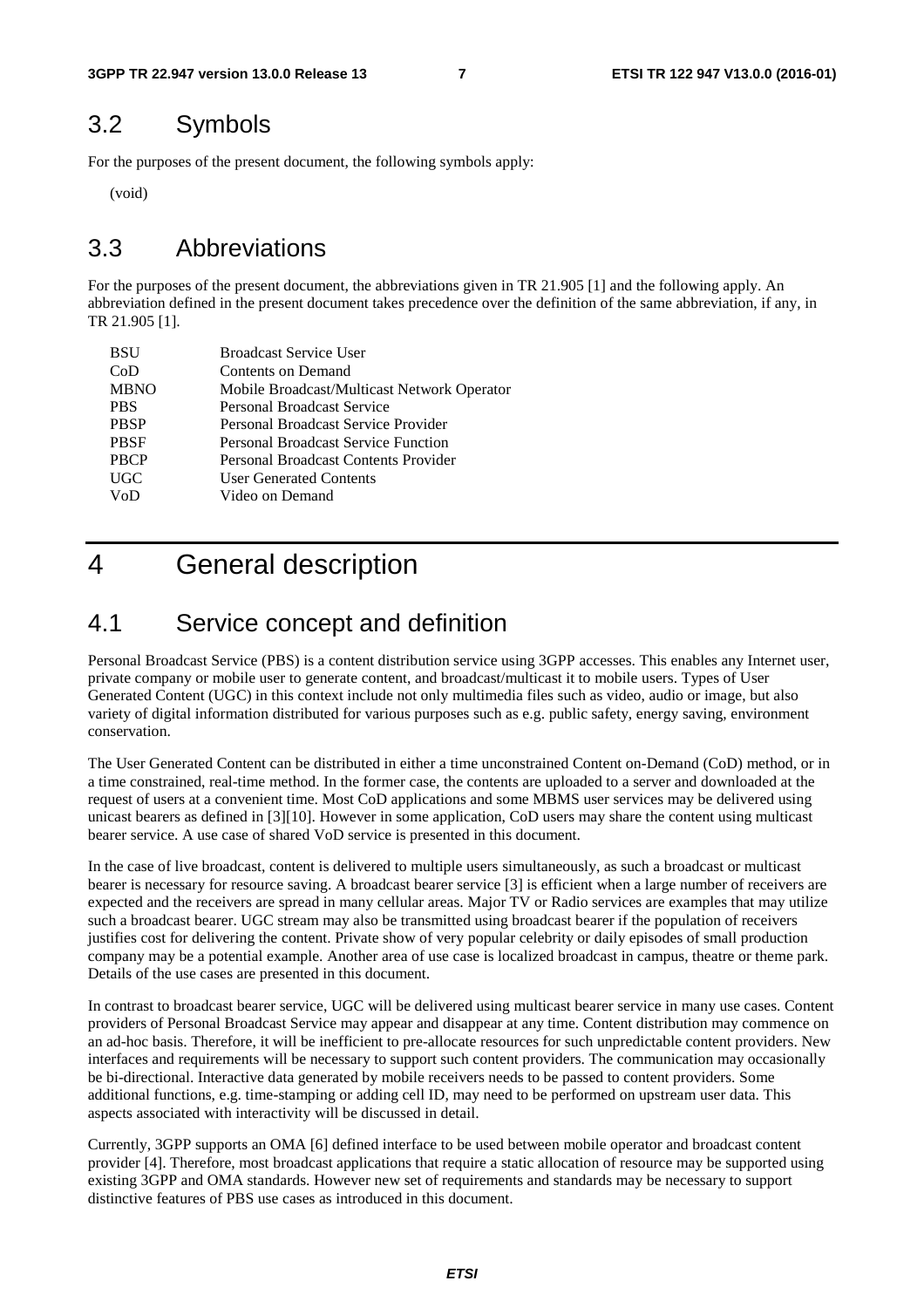### 4.2 Roles of actors in use cases

The roles of major actors used in the description of each use case are explained in this section.

### 4.2.1 Personal Broadcast Content Provider (PBCP)

Personal Broadcast Content Provider (PBCP) is an individual or organization that produces electronic content for the purpose of distribution to mobile users. Any Internet user, company, school, government or even major TV or radio broadcasting company can be a Personal Broadcast Content Provider if one uses PBS.

In order to provide PBS service, PBCP needs to make information about the content available to a service provider, and reserve necessary resources via a wired or wireless connection that will be used for content delivery. The connection may be established via Internet or 3GPP radio access. When 3GPP radio access is used, the type of content provider is referred to Mobile PBCP. The Mobile PBCP is a 3GPP user, and the user typically generates contents while it is moving.

PBCP may receive user data via the Internet. For example, interactive data transmitted by service users, or user information provided by mobile operator can be delivered to PBCP.

### 4.2.2 Personal Broadcast Service Provider (PBSP)

Personal Broadcast Service Provider (PBSP) is an independent service provider whose major role is brokering content delivery between PBCPs and the mobile operator. While it is always possible for a mobile operator to directly receive contents from PBCPs without the involvement of PBSP, independent service providers may do better business by advertising, collecting good PBCPs and developing convenient User Interface software. Use cases in this document assume the role of PBSP between mobile operator and PBCP.

In some use cases, distinction between PBCP and PBSP is unclear. An example is when a PBSP creates contents using automated content production machine or unmanned device, e.g. game server, surveillance camera. In such case, the role of PBSP and PBCP are combined.

### 4.2.3 Broadcast Service User (BSU)

The Broadcast Service User (BSU) is typically a 3GPP UE that consumes PBS content distributed via 3GPP accesses. Some use cases assume a dedicated PBS service terminal integrated with a vehicle (e.g. car audio, GPS navigation) be used rather than a hand held device. The actual transmission method (i.e. unicast, MBMS) is transparent to the BSU.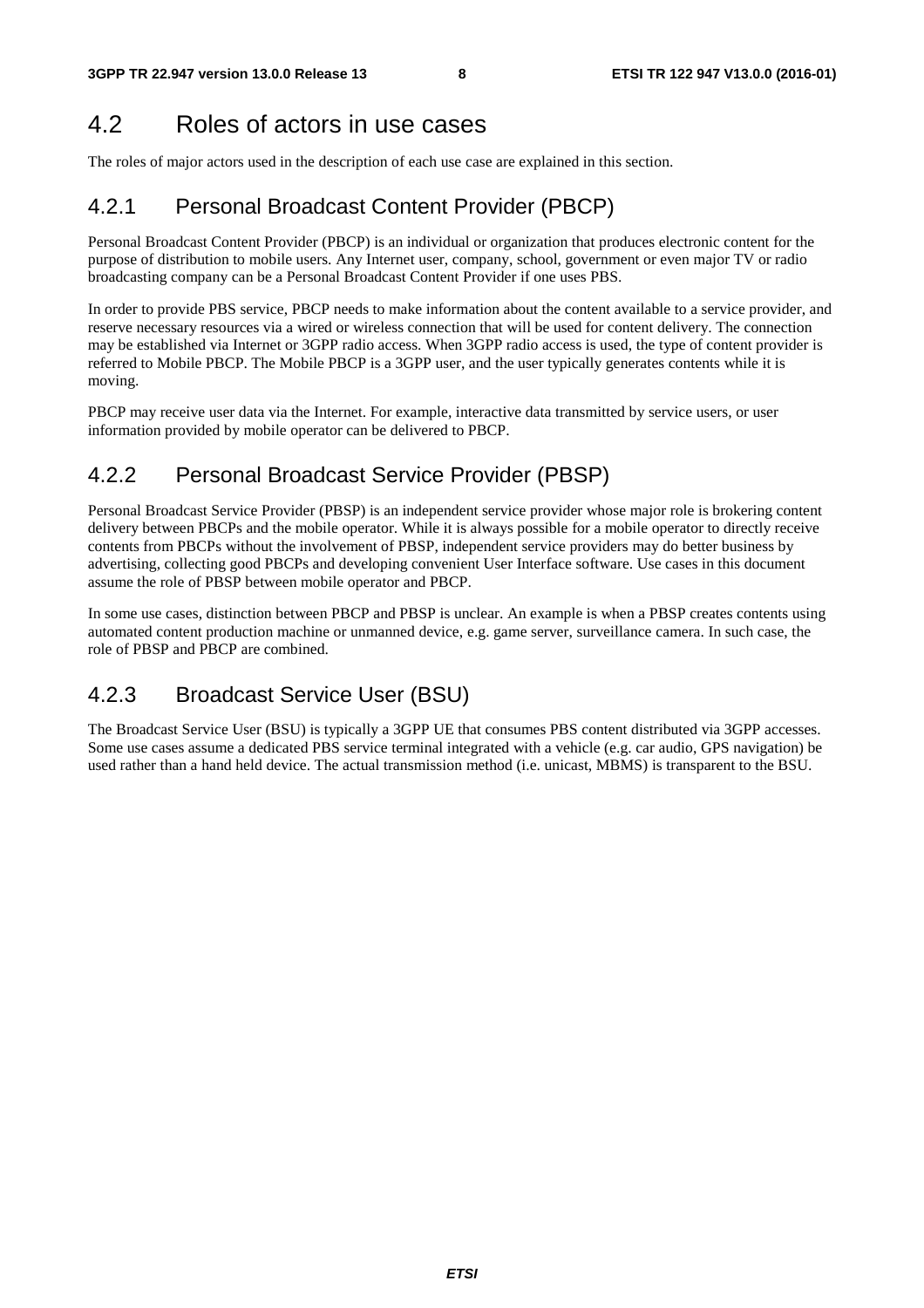### 4.2.4 Mobile Broadcast/Multicast Network Operator (MBNO)

The Mobile Broadcast Network Operator (MBNO) provides content distribution services to PBSP and PBCP. The service typically includes distribution of content information, session notification and content transmission. MBNO is responsible for protecting content from unauthorized access by users. MBNO may report information of usage statistics (e.g. receiver population, resource consumption, access failure of user) to PBSP and PBCP.

When an interactive service is requested, the MBNO provides reliable bi-direction communication path between BSUs and PBSP (or PBCP). Upon reception of BSU data, MBNO may perform access control, fairness control, DoS prevention and other filtering actions. MBNO may further perform some value added functions on the BSU data, such as e.g. time-stamping, appending cell identity.

Figure 1 below shows an example of service association between the actors.

Note: This diagram is intended to provide clarification of the MBNO service interaction with other actors.



**Figure 1: MBNO service association with actors** 

In Figure 1, the PBSF (Personal Broadcast Service Function) box depicts an interconnection point with PBSP, PBCP and Mobile PBCP. The PBSF may be a sub-function of the BM-SC [4] or an independent network element. Details of the architectural description are beyond the scope of this document.

Figure 1 illustrates that MBNO needs to provide external interfaces to PBSP and PBCP respectively, and an internal interface via network of the Mobile PBCP. The interfaces are used for dynamic resource provisioning , content delivery, information transfer, upstream data delivery, and there may be other uses. The interface between MBNO and broadcast content provider is used for static resource provisioning, and it is shown for completeness.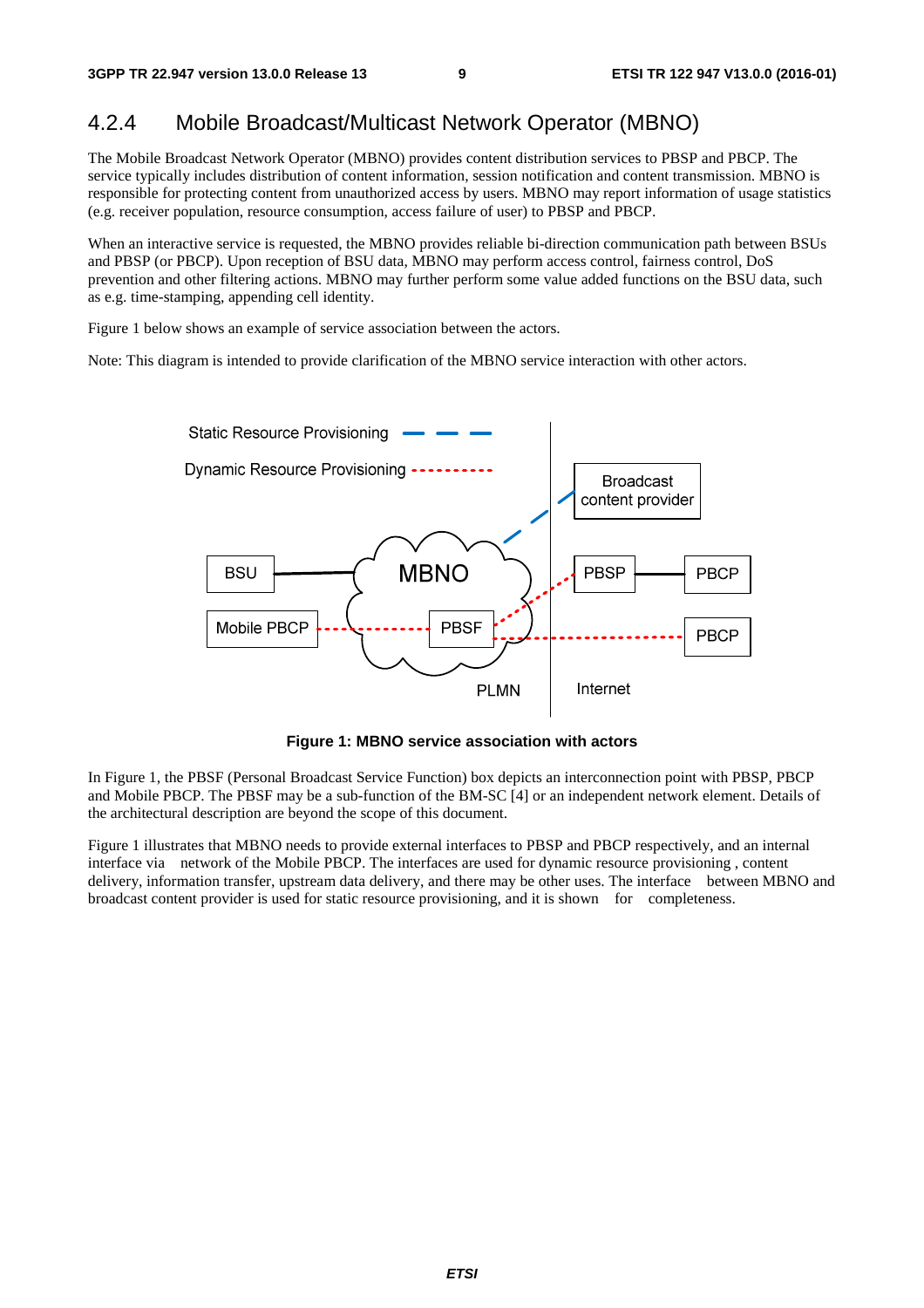### 5 Use cases

### 5.1 Receive only personal streaming content services

#### 5.1.1 Service description

The receive only personal streaming content service is similar to real-time Internet TV or radio service. Any Internet user or 3GPP user may register the service, and distribute contents at their convenient time. The content provider (i.e. PBCP) should be able to negotiate resources and costs for distribution of contents. The negotiation may be performed directly with operator (i.e. MBNO) or indirectly via PBSP. Failure of receiver (i.e. BSU) access to the content due to resource shortage or UE incapability should be reported to PBCP, therefore PBCP may adjust resource demand of the content.

Notification should be given to BSUs prior to PBS session initiation. The BSU may choose categories of broadcast to be notified about, e.g. from an electronic service guide. The service system of this use case must be able to support various size of BSU group, from single user to hundreds of users per cell.

From a user's perspective, the service type is similar to operator provided TV or VoD service [3]. List of available PBS streams may be provided and users may change content streams. Latency for content switching must be within a bearable bound to the user"s perception.

BSUs should be able to access PBS service using third party software which is not supplied by MBNO or PBSP.

QoS should be supported. Resource allocation may be triggered by the request of user or by service provider. It should be possible to report the number of users to the service provider, and remove resource when there is no more a user receiving the service.

A number of subscription and charging methods should be supported. For example, the PBS service can be provided based on monthly subscription, pre-paid subscription (e.g. pay-per-service, pay-per-usage), temporary subscription for limited period or without requiring subscription at all. Roaming users should also be able to access the service based on operator policy.

#### 5.1.2 Service benefit

Any Internet or 3GPP user may have an opportunity to broadcast one's own streaming content on air. 3GPP users may enjoy an abundance of real-time streaming content in addition to MBMS TV service [3]. A dedicated service terminal (e.g. car audio or portable radio capable of receiving PBS) and new service markets may emerge.

#### 5.1.3 Additional remarks

Broad range of use cases of mobile broadcast are studied in other standard organizations. Interested readers are advised to reference [5][6] for use cases that are not fully listed in this document.

This use case and the requirements can generally be applied to other use cases.

#### 5.1.4 Service requirements

- PBSP and PBCP (including Mobile PBCP) should be able to negotiate QoS and cost for content distribution.
- PBSP and PBCP (including Mobile PBCP) should be able to request notification prior to content transmission.
- Notification may be given to BSUs prior to streaming session initiation.
- BSUs may be able to choose categories of content to be notified about, e.g. from an electronic service guide.
- BSUs should be able to access PBS service using third party user interface software.
- Statistical information (e.g number of BSUs, resource usage) should be collected and make available to PBSP and PBCP.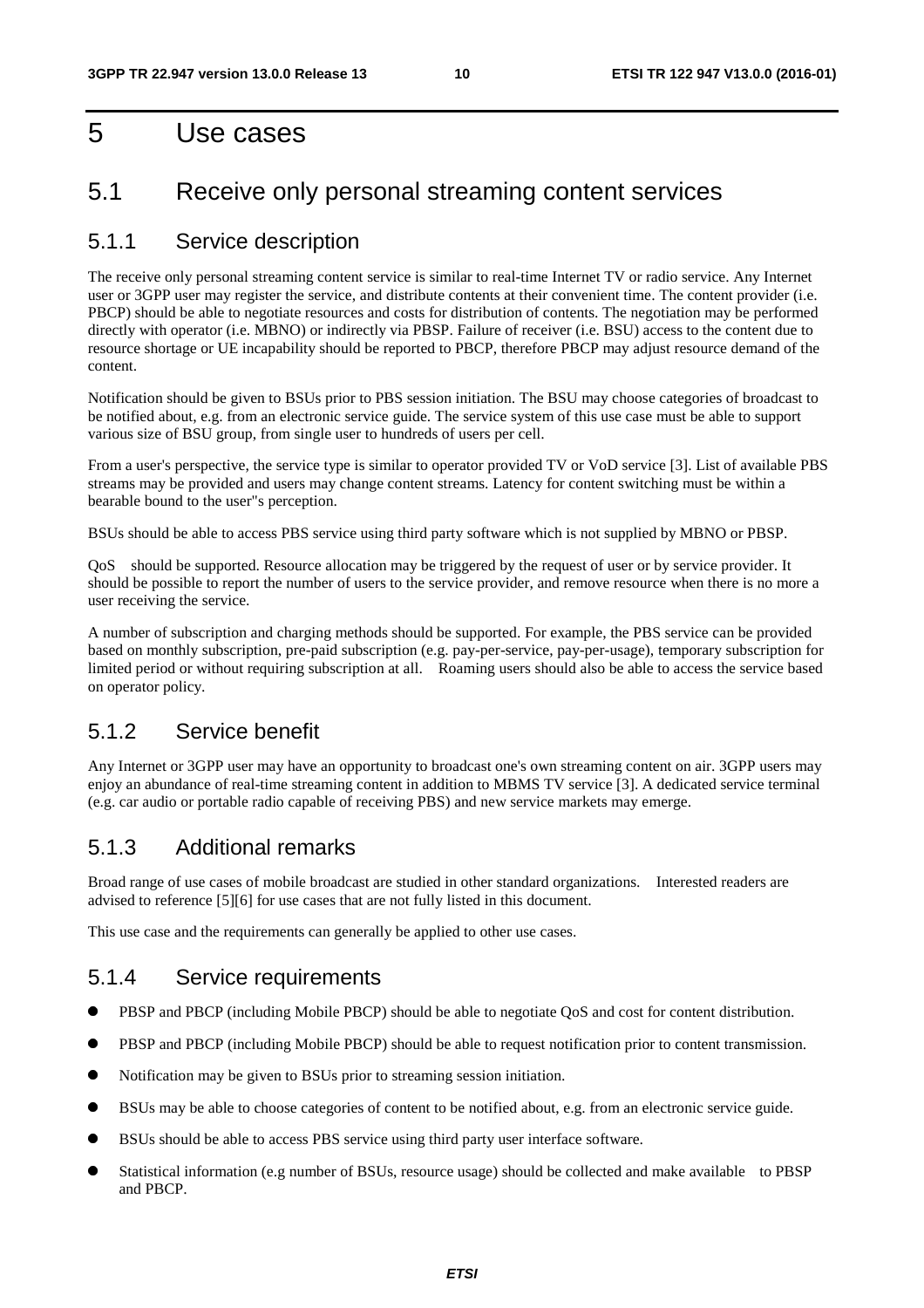- It should be possible that failure of BSU access (e.g. resource shortage or UE incapability) be reported to PBCP.
- Handover within the same radio access technology should be transparent to BSU.
- Latency for content switching should be within an acceptable bound to user perception.
- QoS should be supported.
- When macro cell and Home (e)NodeB cell are combined, service continuity between the cells should be supported.

### 5.2 Interactive Personal Broadcast Services

#### 5.2.1 Service description

Interactive Personal Broadcast Service is a bi-directional content distribution service. In this use case, BSUs may transmit uplink data, and PBCP may use the feedback data for downlink content generation. Interactivity can be supported in two types of services, embedded menu type service and conversation type service.

In embedded menu type service, PBCP integrates sub-menus in streaming content which are displayed on top of a video image. When BSU selects a menu, short uplink message is transmitted, or a dedicated bearer is established for further interaction with an application server. Use cases of this service type are on-line opinion poll, on-line auction, interactive shopping or electronic coupon service [5][6].

In conversation type service, BSUs may participate in real-time talk show using human readable data, such as text, image, short voice or video clips. PBCP may combine the BSU transmitted data with streaming content. PBCP may control membership for participation in conversation. For example, PBCP may send invitation message to one of BSUs or refuse service to abusive participant. MBNO is required to support necessary functions to perform access control and policy control over BSU transmitted data. Quality and fairness as well as delay constraint must be guaranteed, therefore human interaction between PBCP and BSUs is well supported.

MBNO may also transmit supplemental information when it delivers BSU data. For example in applications like on-line auction, timestamp can be added on BSU transmitted data in order to use the information for determining best bidder. Other information as location of BSU, current cell identity, UE capability may also be appended.

### 5.2.2 Service benefit

The interactive service offers users opportunity to participate in broadcasting.

The upstream data generated by service interaction will improve operator revenue. In embedded menu type service, the web link may point to the portal service of PBSP. Multi-party conversation using interactive PBS may be a new revenue creating service.

#### 5.2.3 Additional remarks

The multi-party conversation type PBS service offers similar user experience as conference call or Push to talk on Cellular (PoC). While these services use multiple unicast connections, conversation type PBS service is based on multicast or broadcast bearer, as a result, resource usage is efficient, in particular when the communicating parties are camping in the same cell.

Another popular use case based on interactive broadcast service is on-line gaming of which detail of service scenario is described in [5][6].

#### 5.2.4 Service requirements

- Embedded menu type interactive PBS service should be supported.
- Conversation type interactive PBS service should be supported.
- It should be possible to configure access control and policy control over BSU data transmission.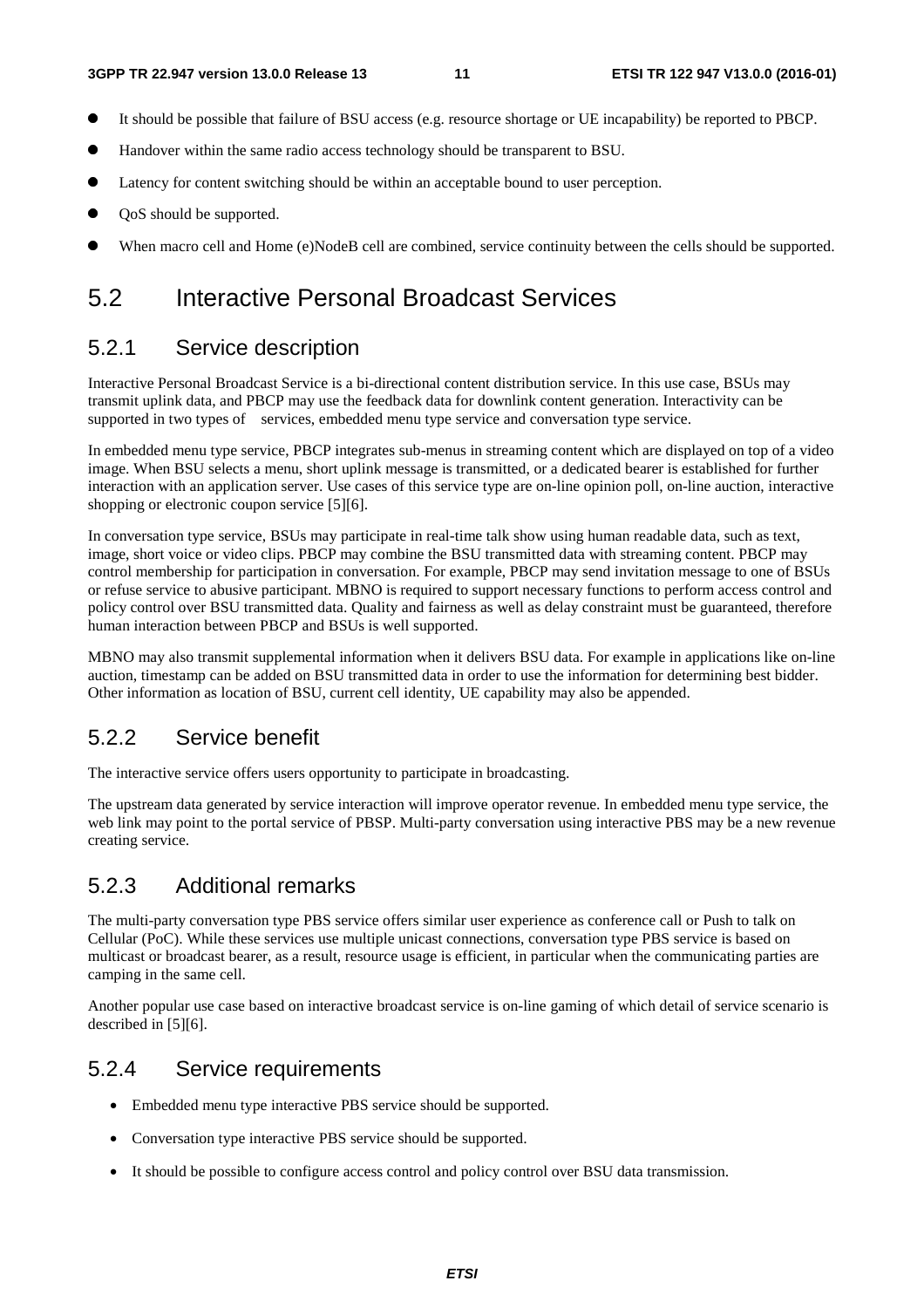• Supplemental information (e.g timestamp, cell identity) in addition to upstream user data should be made available to PBSP or PBCP.

### 5.3 Mobile Content Provider Service

#### 5.3.1 Service description

The Mobile Content Provider (i.e. Mobile PBCP) provides personal broadcasting service using mobile device. Typical use cases are outdoor group activities such as guided tour, sport activity, school excursion.

For example in a guided tour, a tourist guide use mobile device for speaking group of tourists instead of using noisy amplifier. Streaming audio[9][10] as well as multimedia information, electronic tickets for entering tourist sites can be distributed. The location information of the tourist guide is constantly broadcast that the tourists may keep track of the guide when they are spread in large area. Paging capability of the mobile PBCP is an important function to support because the tourist guide needs to reassemble the group and move to another location. Interactive communication between the mobile PBCP and users also need to be supported.



**Figure 2 Use Case for Guided Tour** 

In other service scenario, carpoolers may find suitable car drivers around their location using PBS.

The user who looks for car sharer sends a request message to PBSP (i.e. carpool service provider) with information of current location and destination. The PBSP verifies the identity of the requester, and broadcasts the message in the area the requester is waiting. The PBSP may broadcast additional information of the requester (e.g. image, personal preference, native town) that the car drivers may find interest to the message.

Car drivers who received the message calculate the route, and if it is possible to share the car, the driver sends his offer to PBSP. The PBSP also verifies identity of the drivers, and sends information of drivers to the requester. When there are multiple drivers offering carpool, the requester selects one of the drivers and directly contact to the driver. Courtesy message of refusal may be given to other drivers by PBSP on behalf of the requester.

#### 5.3.2 Service benefit

Group of users involved in outdoor activity may keep contact using mobile device.

The mobile operator may charge for uplink usage of mobile PBCP or broadcast reception of BSUs.

Carpool has been promoted in many countries for public benefit, such as energy saving, green-house gas reduction, urban traffic reduction. The PBS based carpool service will greatly improve convenience and safety of carpooling because PBSP provides service to those members that identity is proven.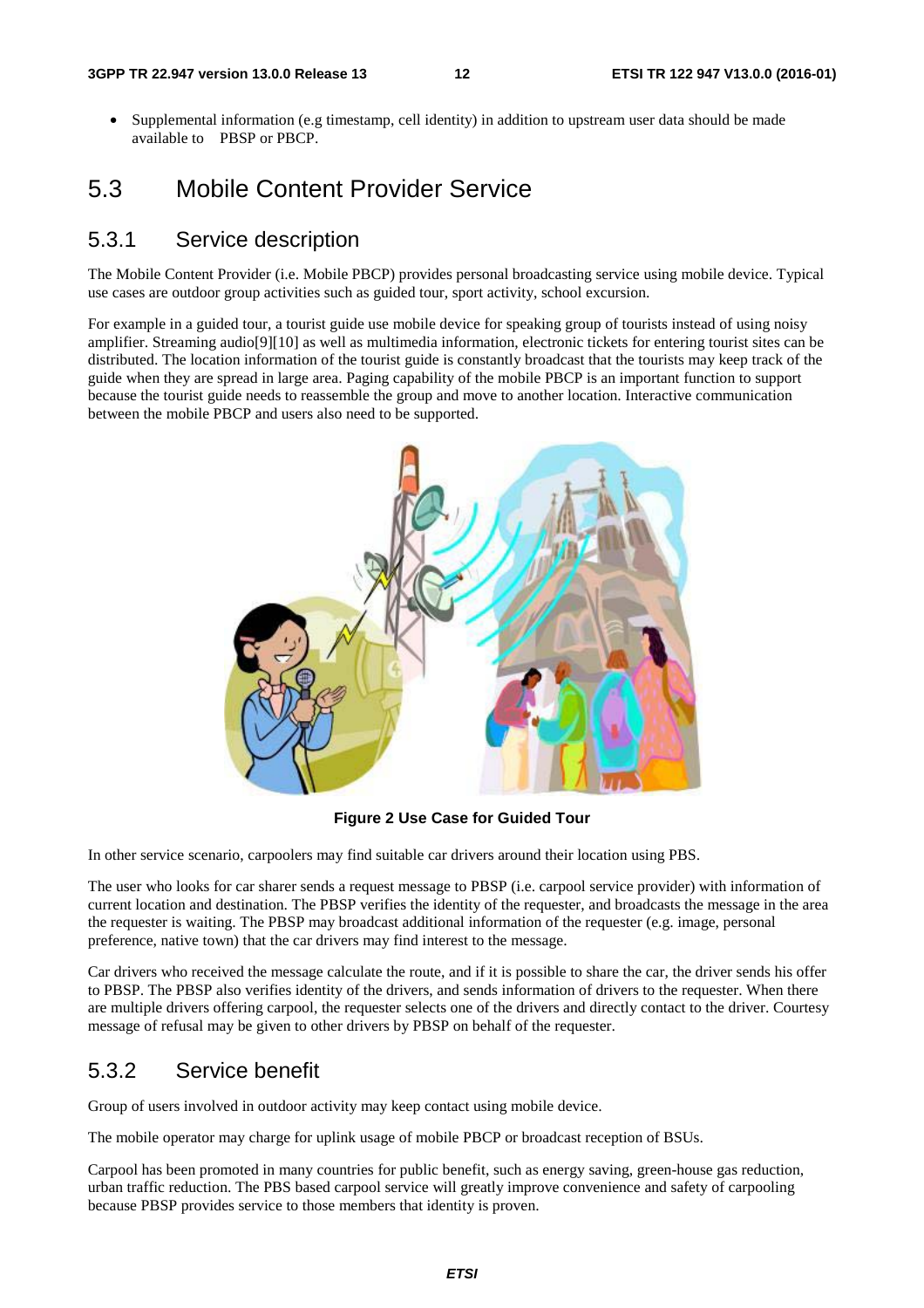### 5.3.3 Additional remarks

None.

#### 5.3.4 Service requirements

- It should be possible for mobile user providing content distribution service using PBS.
- Interactivity should be supported between mobile content provider and service users.
- Mobile content provider should be able to page multiple users
- Mobile content provider should be able to limit the area of content broadcast based on geographical location information

### 5.4 Public Transport Information Broadcast Service

### 5.4.1 Service description

This service provides information of public transport (e.g. current bus location, passenger boarding state, estimated arrival time) to mobile users. Similar service has been known in ITS (Intelligent Transport Systems) [11][12] area, and some pioneering services have already been introduced in some country. A service case is that the location of Bus is monitored using road side wireless sensors, and the information is provided to public using ARS (Automated Response System), SMS or fixed display installed in each bus stop.

This PBS based service further improves convenience of ITS by delivering tracking information of public transportation directly to mobile device. It is assumed all public vehicles periodically report information of location (e.g. GPS coordinates) to PBSP (i.e. ITS server in this context) via 3GPP accesses. A user connects to PBSP using mobile device and plans route, transit stations and vehicles to use, and register the trip. This registration of trip information may not necessarily require reservation of seat or payment of fee. The PBSP periodically broadcast information of selected vehicles in the area of the user. Note that there may be multiple users waiting the same vehicle that sending the information repeatedly to each individual device will be inefficient. The mobile device receives information of all connecting vehicles and shows estimated arrival time, passenger boarding state, etc. If a vehicle is fully boarded or delay is expected, alternative route is suggested. As a vehicle approaches to user location, the mobile device alarms and the user rides one the vehicle. The mobile device alarms again at each transit station and shows guide information for changing vehicle.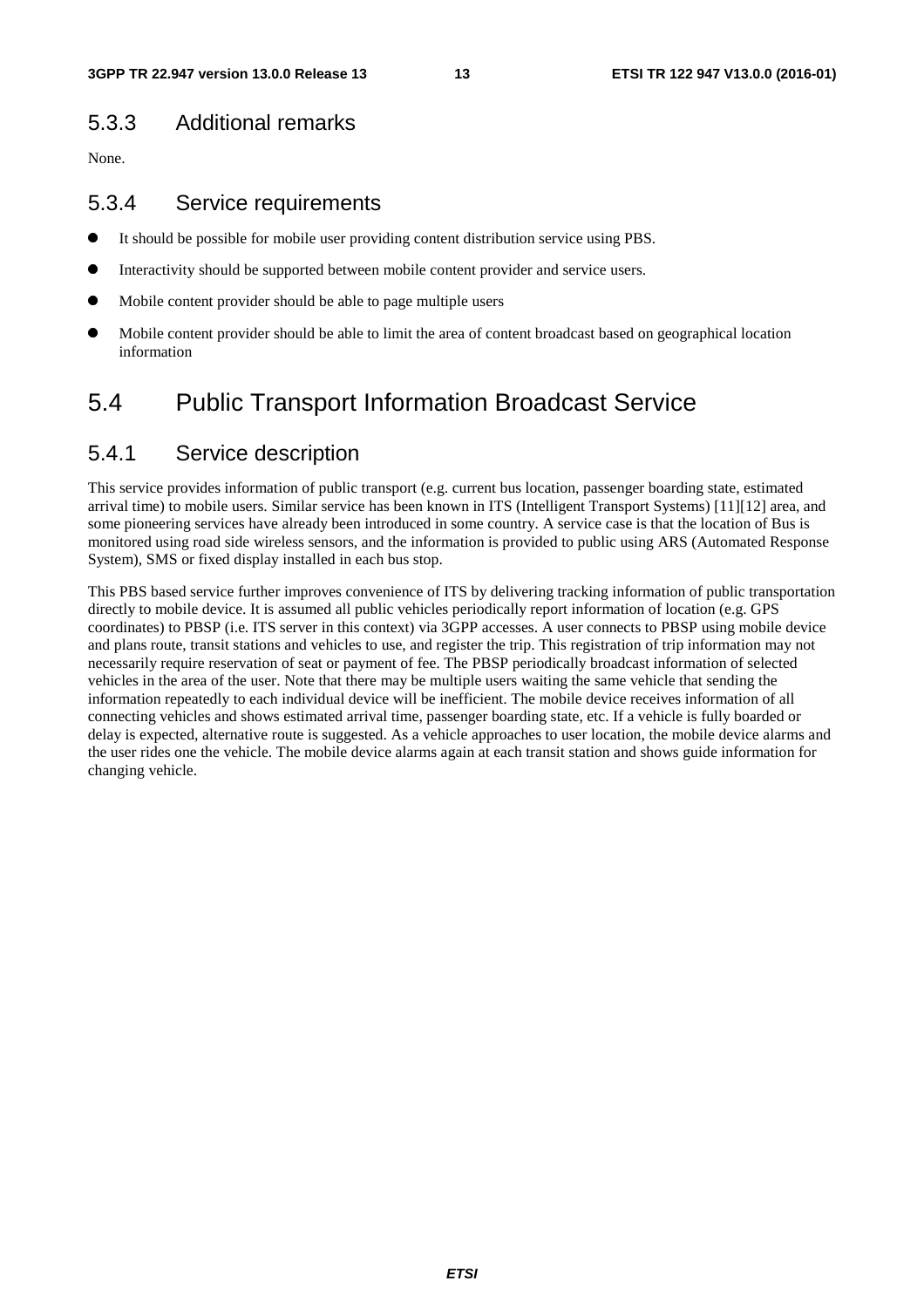

**Figure 3 Use Case for Public Transport Information Service** 

### 5.4.2 Service benefit

This service will be helpful to regular commuters as well as travelers who visiting unknown place.

Passengers do not need to wait in outdoor bus stop, but they may wait in nearby comfort place, such as coffee shop, because they know the location of vehicles.

Critical information of vehicles, such as unexpected delay or over-boarding state, can be spread quickly that waiting users may choose alternative transportation. This behavior will also be helpful to alleviate congestion state.

#### 5.4.3 Additional remarks

This service requires pre-registration of trip plan by users in order to broadcast information of selected vehicle. Using the information, it is possible to estimate number of passengers to ride on each vehicle. The transportation company may use the information to improve service. For example the company may deploy reserve vehicle into busy line if unexpected surge of passengers is forecasted.

Note that public transport system may be different by each city and country. However the information format and user interface of this service need to be consistent. This may require global standard for service.

Charging aspect is an interesting issue if pre or post-payment using mobile device is supported. In particular, considering overseas roaming user, the mobile device can be used as versatile charging device for any type of public transportation in any country.

#### 5.4.4 Service requirements

It should be possible to broadcast public transport information (e.g. ITS) using PBS.

### 5.5 Shared VoD Service

#### 5.5.1 Service description

This service offers VoD (Video on Demand) like broadcast service by sharing content streams with multiple users.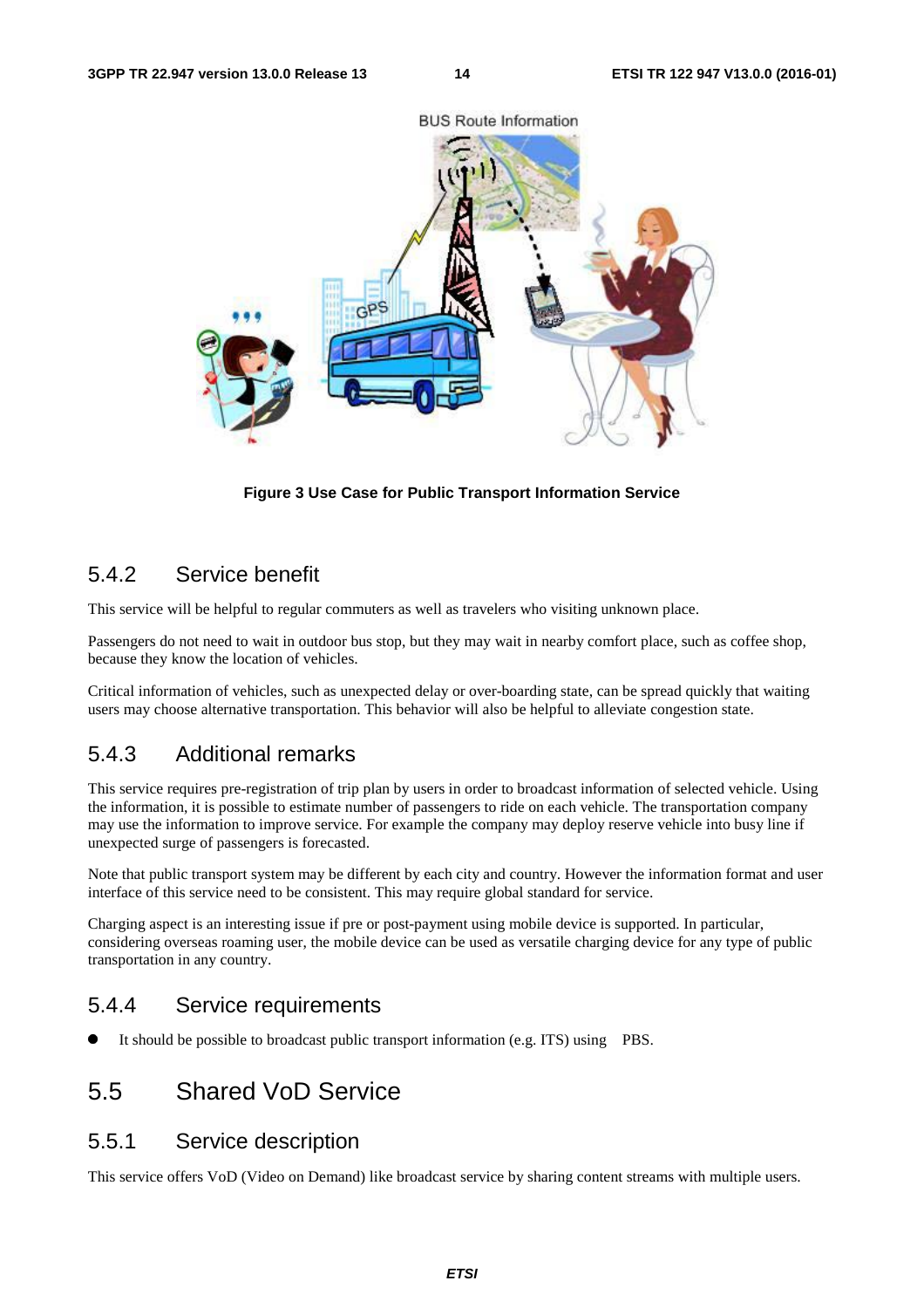Similar to VoD service, users browse list of contents and send their request for content distribution to a service provider. The service provider selects a content that has received the request from the largest number of users. The service provider checks if a multicast stream for the selected content can be allocated in the cells that the users are camping. If there is sufficient resource available, the service provider broadcasts a notification to users. Users may join the multicast session and start receiving the content stream, as a result, it maximizes the opportunity for resource sharing.

When the request of the largest group is satisfied, the service provider selects content request of the next largest group for multicast stream allocation. If there is any cell that necessary resource cannot be reserved, the service provider waits until multicast stream can be allocated in all cells that users of the next largest group are camping.

From the user's perspective, the user may immediately join any on-going Shard VoD session, or send a request for new content distribution. If the requested content is a popular one, it may quickly gather sufficient number of requests and distributed frequently. However, if the content is a rarely viewed one, resource for the content may be allocated only when the network is free. In that case, the user may need to set a function for automatic saving and view the content later.

As the users move in and out of a cell, handover should be performed with minimum service interruption. Resource in a cell may quickly be depleted if users of different content streams coincidentally converge in a cell. In that case, it should be possible to reduce transmission rate of streams, e.g. discarding some packets, with sacrificing video quality. Quality degradation due to packet dropping should be confined in a cell and it should not affect streams in other cells.

#### 5.5.2 Service benefit

Since the Shared VoD service maximizes opportunity for resource sharing, relatively large number of users can be serviced than the case providing contents using VoD. It also has an effect to reduce the service cost by sharing the expense with large number of users.

#### 5.5.3 Additional remarks

The key aspect of this service is use of multicast service bearer in providing VoD like service in order to achieve bandwidth saving. However the level of efficiency may also be achieved using broadcast service bearer if the population of users justifies global allocation of resource. In this case, a periodic counting of users should be supported that if the number of users is reduced to certain degree, the service bearer can be switched to unicast or multicast service bearer and the broadcast resource can be reassigned to other contents.

### 5.5.4 Service requirements

- It should be possible to provide shard VoD service using PBS.
- It should be possible for PBSP to identify cells of users.
- It should be possible for PBSP to designate cells to broadcast message.

### 5.6 Personal Download Content Service

#### 5.6.1 Service description

Users are able to download lucrative contents on a regular basis from a content provider. A typical user behavior is to download the contents and consume it when commuting back and forth between home and working place. The service is getting popular and an increasing number of users use to download Mbytes files when travelling. The content is the same for each user and users are expected to consume the service when it"s most appropriate for them.

For an MBNO this gives an opportunity. The service approach, which is based on point-to-point download is resource wasting. As the service subscribers can be reached simultaneously over their respective broadcast area, why not to allocate a few seconds radio resource during the off peak time and download the contents to many users at the same time. Once downloaded, the non time critical content can be consumed whenever the subscribers want. This approach is resource efficient and allows a good business opportunity for MBNO and PBCP. By allocating a slot from broadcast resource it is able to satisfy PBCPs business need without overloading network (see 26.346 for MBMS download).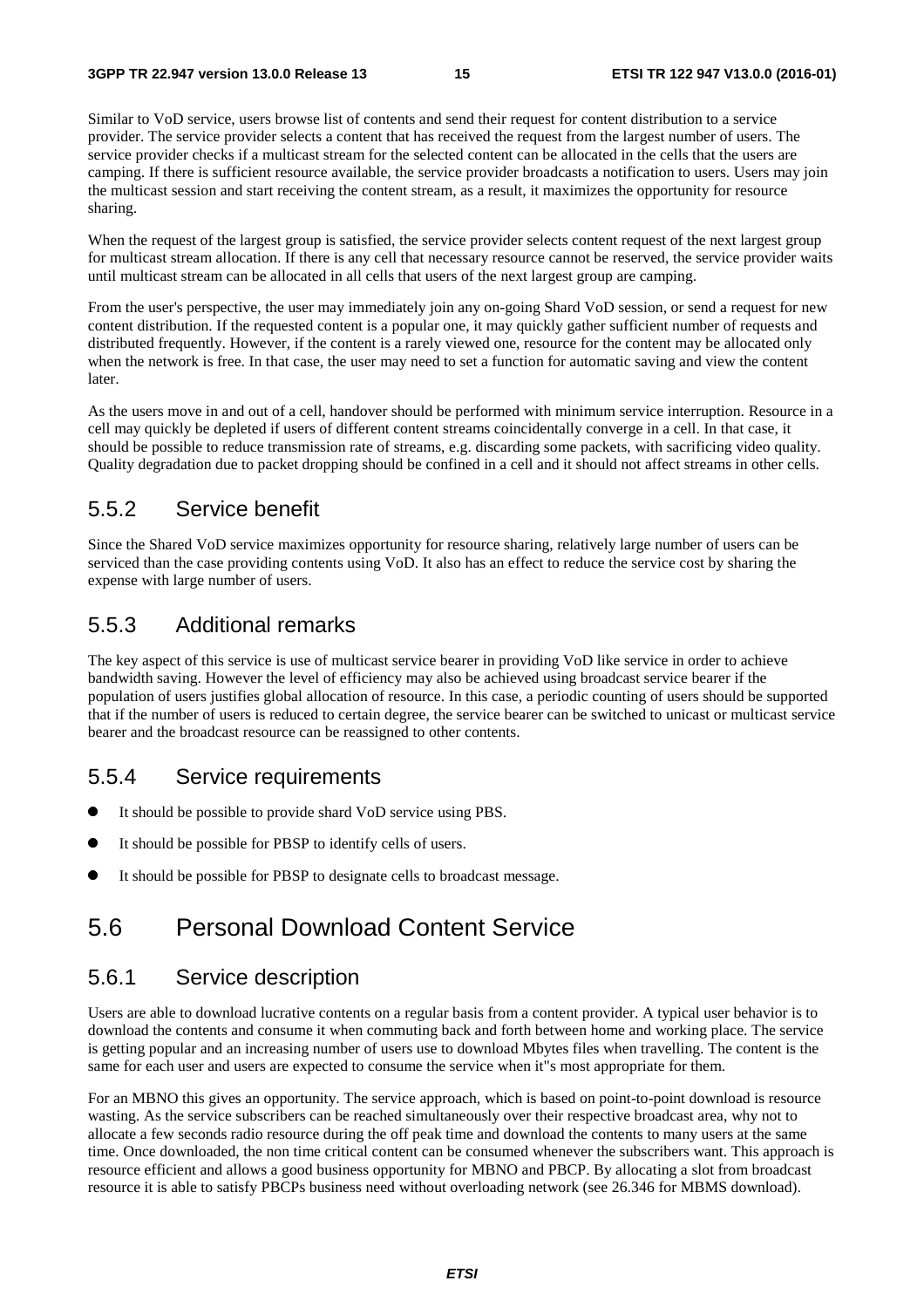### 5.6.2 Service benefit

This property gives an opportunity to download large files to many users in a resource saving manner compared to point-to-point download approach.

This property enables new business model for MBNOs, PBCP and PBSPs.

This property enables an enjoyable service for BSUs.

### 5.6.3 Additional remarks

File download can be performed using pull mode or push mode service.

### 5.6.4 Service requirements

- PBSP and PBCP (including Mobile PBCP) should be able to register for the content distribution service via the Internet or 3GPPP access.
- PBSP and PBCP (including Mobile PBCP) should be able to request notification prior to content transmission.
- It should be possible to give notification to BSUs prior to download session initiation.
- Statistical information (e.g. number of BSUs, resource usage) should be reported to PBSP and PBCP.
- Means to accomplish content download in case of failure e.g. due to handover shall be provided

### 5.7 Localized Broadcast Service

#### 5.7.1 Service description

This service provides free or discounted access of PBS service available only in a designated area, such as campus, shopping mall, stadium or theme park. For example, video lectures or company seminar can be broadcast to students or employees in a campus. Tourist guide or free movie can be provided to visitors of park, shopping mall or other public place. When multiple cameras are installed in concert hall, theatre or sports stadium, live broadcast streams of different view point can be provided to audience, that users may choose their favourite view of player, sound or multi-language speech.

Notification of availability of the service should be given to eligible user when the user enters into the designated area. However the user should be able to disable reception of PBS notification selectively according to pre-configured category. For example, the user may disable any PBS notification activated around shops, but the user may allow notification around tourist sites. The service provider (i.e. PBSP and PBCP in this context) may also transmit message or notification in order to announce important update of session.

The designated service area may consist of macro cell, Home (e)NodeB cell or combination of both. When macro cell and CSG cell are combined to form a designated area, service continuity of localized broadcast should be supported when users move between the macro cell and Home (e)NodeB cell. Subject to operator policy and user subscription type, service continuity should be supported when a user moves out of the designated area. Otherwise, it is acceptable to discontinue the localized broadcast service outside of the designated area.

### 5.7.2 Service benefit

Major benefit to customer is free or discounted charging of the service in the designated area. Operator may offer lower service cost in the area where focused use of the service by large population is expected. Companies or organization may pay for the service cost to provide free customer service. Users may enjoy live broadcast information conveniently using mobile device. New concept of electronic marketing using localized broadcast may ultimately replace typical paper leaflets or handouts distributed for advertisement.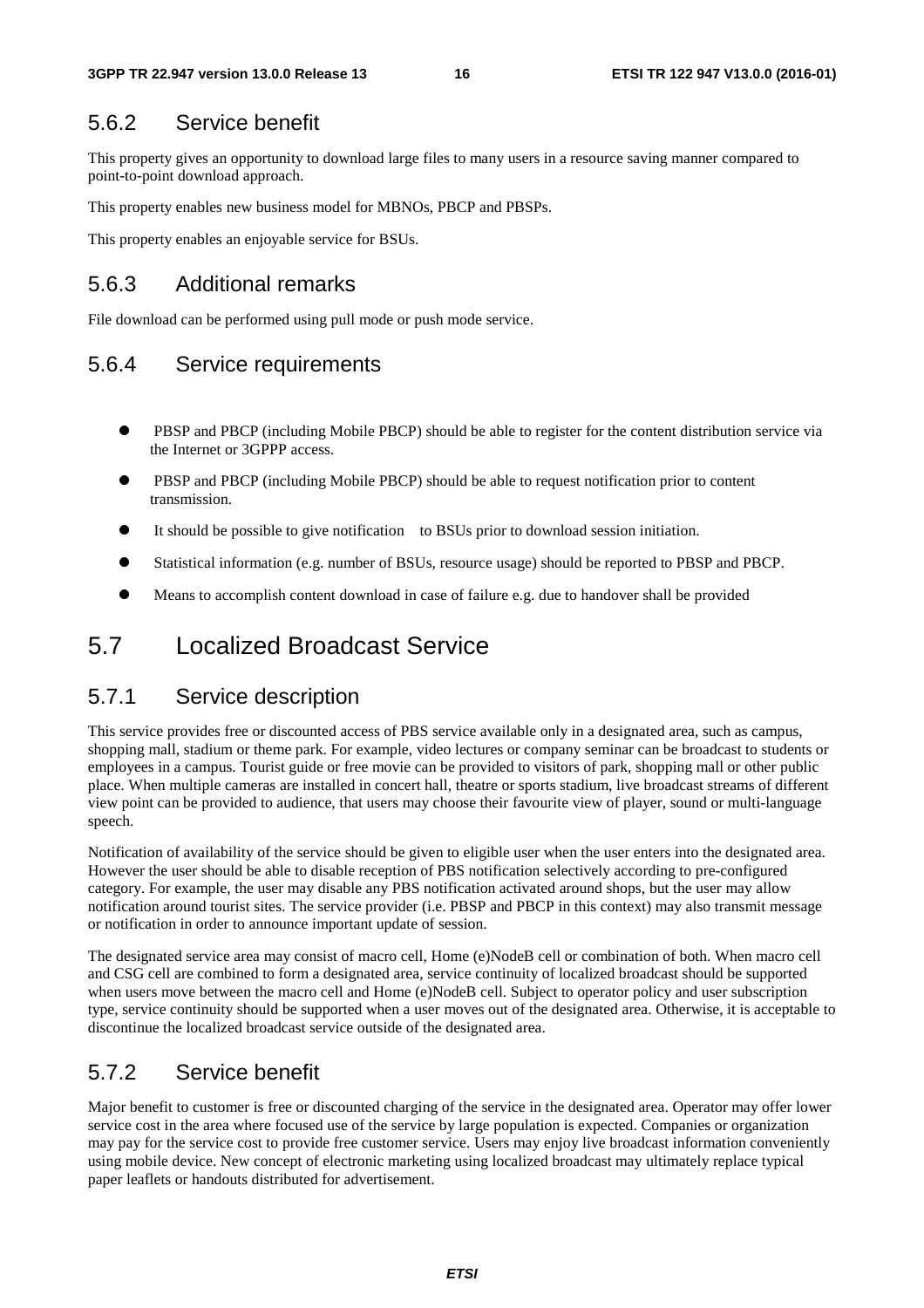### 5.7.3 Additional remarks

None.

#### 5.7.4 Service requirements

- Localized broadcast service should be supported in area consisting of one or more macro cells, Home (e)NodeB cells or combination of both cells.
- When macro cell and Home (e)NodeB cell are combined to constitute a localized broadcast service area, service continuity between the cells should be supported.
- Notification of availability of the service should be given to eligible user in an event that the user enters into a localized broadcast area.
- User shall be able to disable or enable reception of notification according to pre-configured service category.
- QoS should be supported for localized broadcast service.
- Subject to operator policy and user subscription type, the service provider of the localized broadcast should be able to disable or enable access of users.

# 6 Charging

Various charging and billing methods described in TS22.115 [7] should be supported.

PBSP or PBCP may pay for the service cost if they want to provide free access service. Use cases of shopping mall or tourist place is the example.

Subject to service contract with PBSP or PBCP, operator may need to share the profit collected from BSUs. Multi-party on-line gaming or music download service is the example.

It should be possible to support variable charging rate by access hour.

## 7 Security

The PBS should be protected against unauthorized access.

The BSU may hide or disclose privacy information to PBCP.

### 8 Conclusion

PBS is an enabling technology for any private organization or ordinary user to broadcast one"s own contents on air. The service is characterised by one-to-many group mobile communication that the potential benefit has not been sufficiently studied. Use cases and benefits to users, operators as well as device manufacturers are investigated in this document. Some requirements and charging aspects necessary to support PBS are presented.

It is concluded that full range of service interaction between personal content providers and users may not be supported adequately in existing 3GPP specification. Further enhancement in existing 3GPP specification may be necessary..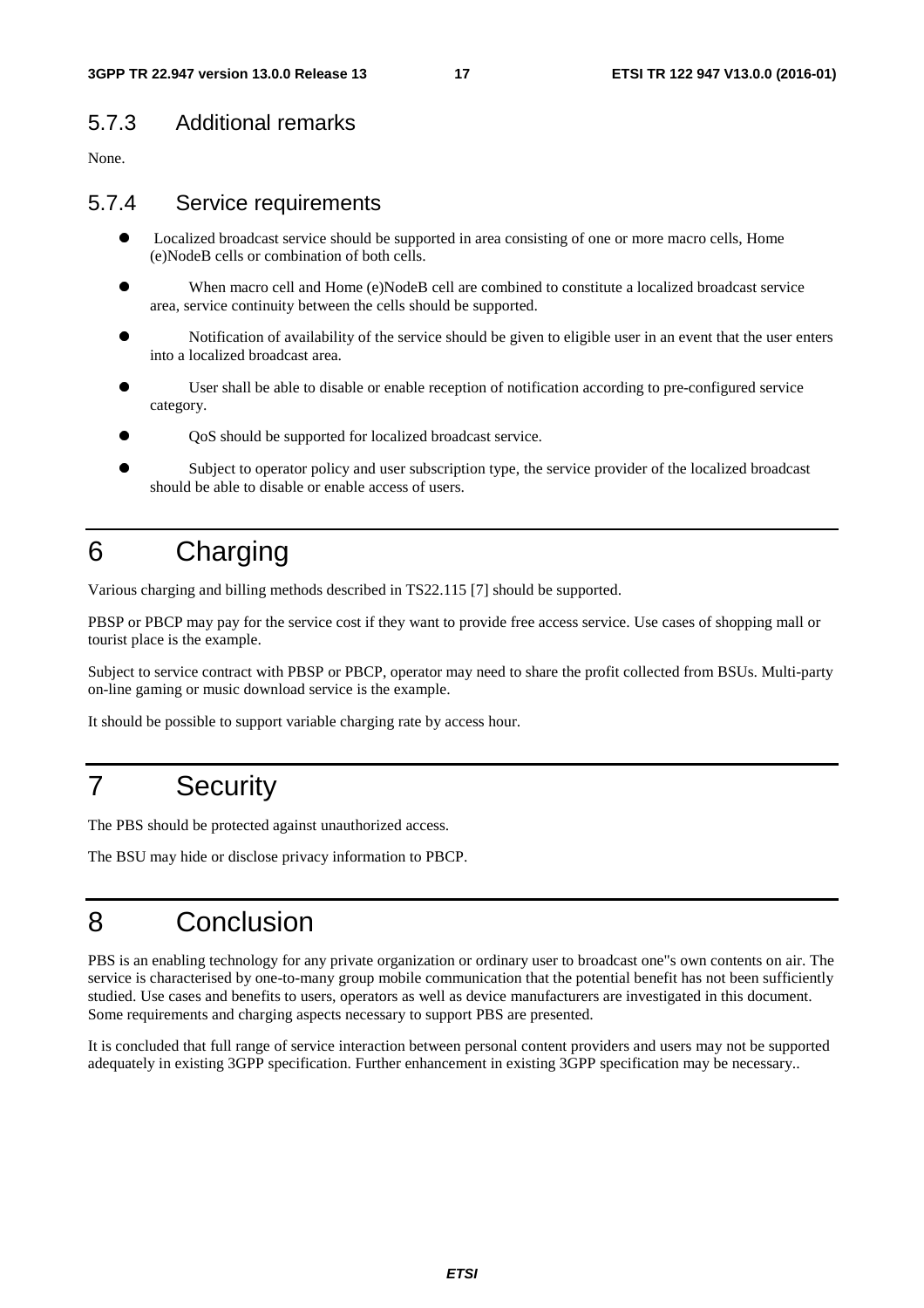# Annex A: Change history

|                 | <b>Change history</b> |                |             |           |                |  |  |                                                     |               |            |                             |
|-----------------|-----------------------|----------------|-------------|-----------|----------------|--|--|-----------------------------------------------------|---------------|------------|-----------------------------|
| TSG SA# SA Doc. |                       | <b>SA1 Doc</b> | <b>Spec</b> | <b>CR</b> | <b>Rev Rel</b> |  |  | <b>Cat Subject/Comment</b>                          | <b>Old</b>    | <b>New</b> | <b>Work</b><br><b>I</b> tem |
| SP-47           | SP-100194 --          |                | --          |           |                |  |  | Submission to SA for approval                       | 1.2.0         | 2.0.0      |                             |
| <b>SP-47</b>    |                       |                |             |           |                |  |  | Raised to v.10.0.0 after approval 2.0.0<br>by SA#47 |               | 10.0.0     |                             |
| 2012-09         |                       |                |             |           |                |  |  | Updated to Rel-11 by MCC                            | 10.0.0 11.0.0 |            |                             |
| 2014-10         |                       |                |             |           |                |  |  | Updated to Rel-12 by MCC                            | 11.0.0 12.0.0 |            |                             |
| 2015-12         |                       |                |             |           |                |  |  | Updated to Rel-13 by MCC                            | 12.0.0 13.0.0 |            |                             |